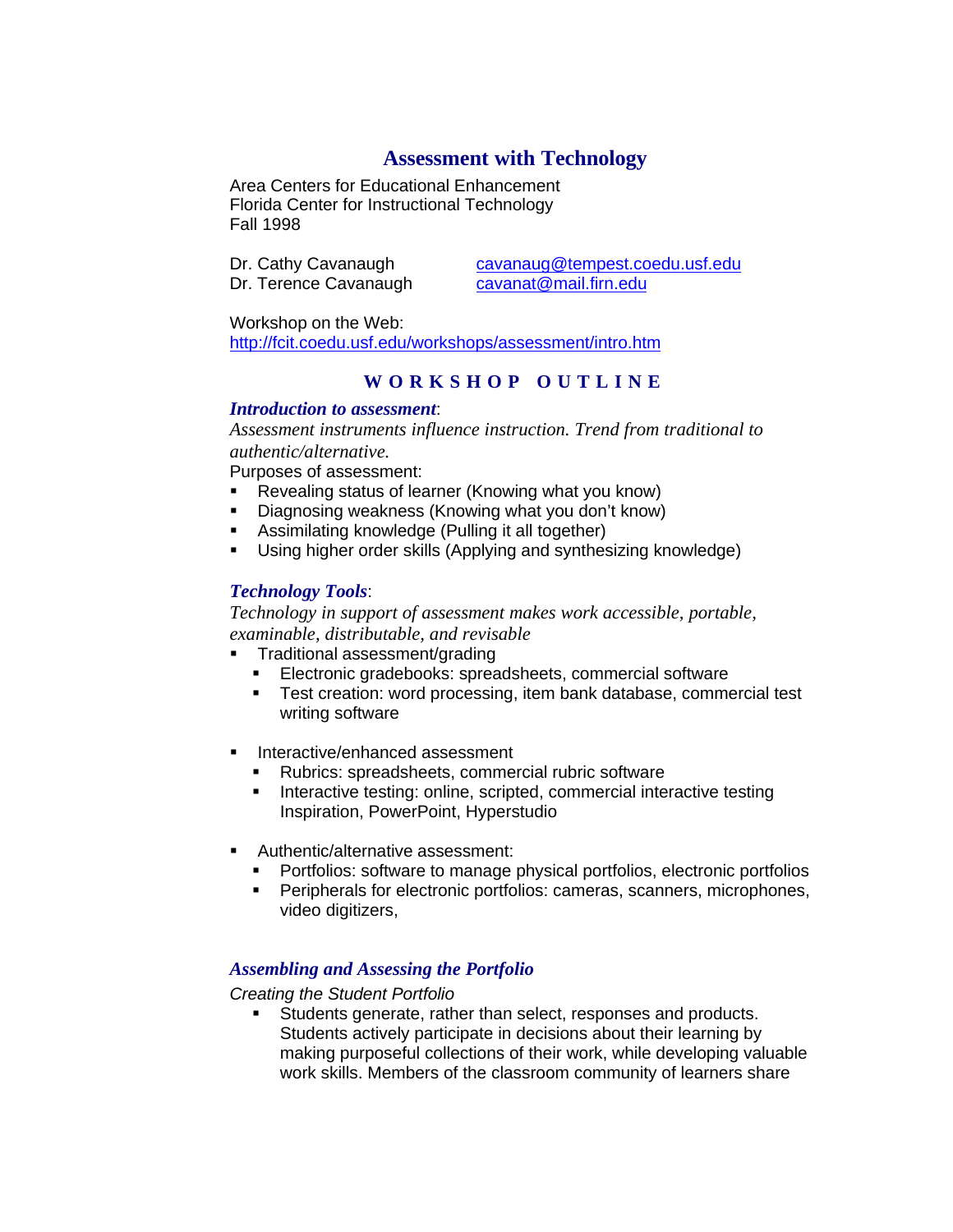an understanding of what constitutes good work as evidence of accomplishment.

- **•** Determine the context: story, audience, whether the outcomes are product or process, whether the focus is snapshot or panorama, timespan represented, kinds of evidence included
- **EXEDENT Include: guidelines, index, teacher feedback, student reflection,** criteria for evaluating work (rubrics)
- **File options: PDF, text, graphics, video, sound, HTML**
- Goals are based on competencies, such as education benchmarks *Assessing the Student Portfolio*
	- Determine whether required elements are present
	- **Judge the quality of the elements using tools such as a rubric** Sample portfolio rubric from The Science Teacher

*Creating the Teacher Portfolio:*

- ß Purposes: evaluating effectiveness for graduation, certification or employment; information for improving effectiveness or professionalism
- **Goals arise from Competencies: Accomplished Practices, FPMS,** National Board Certification
- **Working VS Presentation portfolios for different audiences**
- **Select evidence to represent you as demonstrations of competencies**
- **Select appropriate technology for creating, converting, archiving,** sharing items
- **Include vita, exams/certifications, statement of philosophy/goals,** documentation of professional development and leadership activities, course syllabi, teaching materials, student work, recorded lessons, photos of displays and projects, student evaluations, reflection
- Organize with an index
- Record, then continually evaluate and update

## *Assessing the Teacher Portfolio:*

- **•** Determine whether required elements are present
- ß Judge the quality of the elements using tools such as a Likert scale. Categories of items may be rated.

## **WEBSITES**

#### *Assessment Links*:

Florida Department of Education: http://www.firn.edu/doe/doehome.htm Florida DOE Assessment information:

http://www.firn.edu/doe/sas/sasshome.htm

- Florida Comprehensive Achievement Test (FCAT): http://www.firn.edu/doe/bin00054/fcat.htm
- Sunshine State Standards and Electronic Curriculum Planning Tool: http://www.firn.edu/doe/menu/sss.htm
- National Educational Technology Standards for Students: http://cnets.iste.org
- CRESST National Center for Research on Evaluation, Standards, and Student Testing: http://www.cresst96.cse.ucla.edu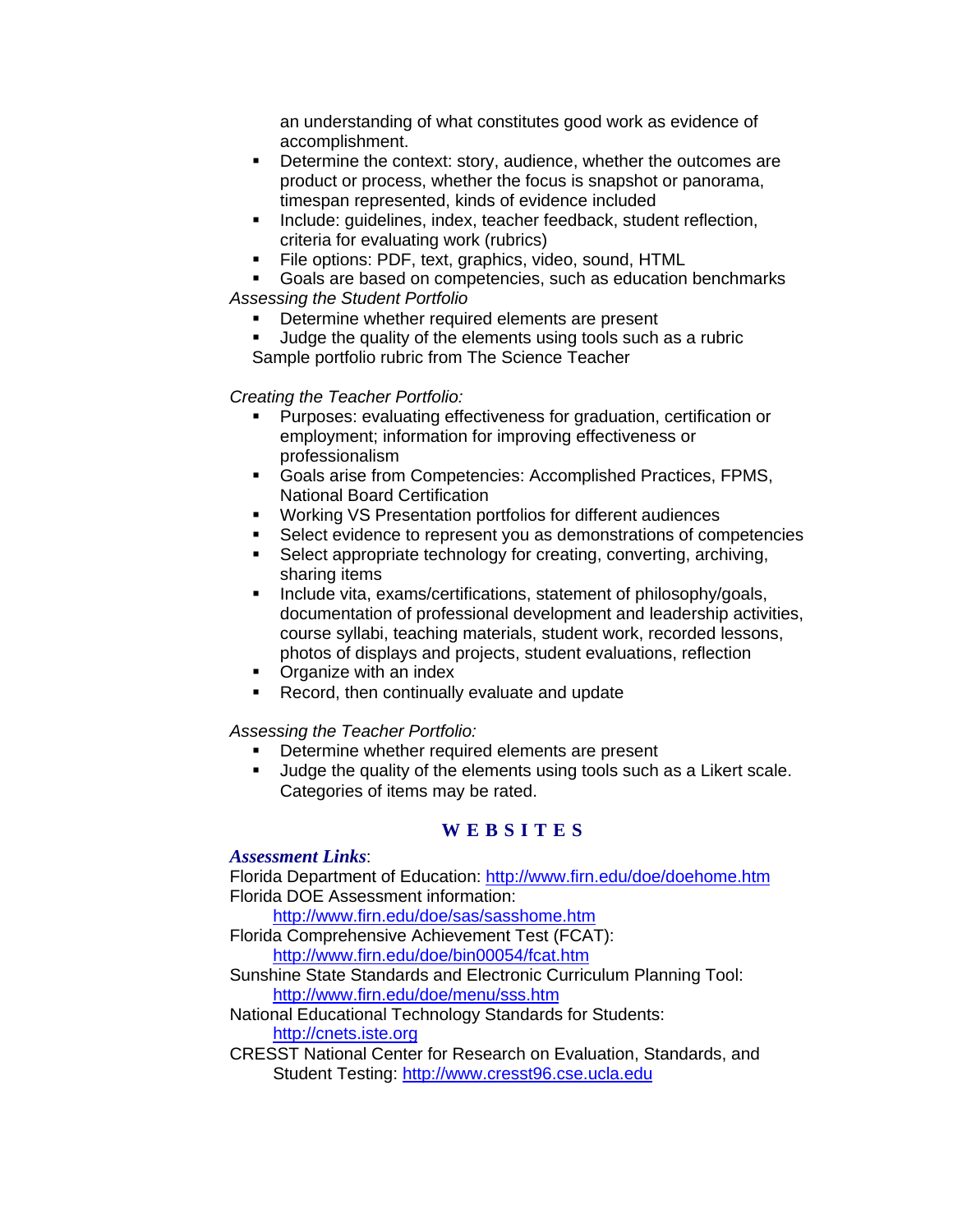*Tech Tools*: download/request software and resources Course Technology Test Manager and Skills Assessment Manager: http://www.course.com/ Diploma Grading and Curriculum Software demo: http://www.brownstone.net Excelsior Grade demo: http://www.gradebook.com/ GradeBusters demo: http://www.gradebusters.com/ Grade Machine gradebook demo: http://www.mistycity.com/ GradeStar gradebook demo: http://www.shelltech.com/s43.html Grady Profile: http://www.aurbach.com HyperStudio/Portfolio Assessment Toolkit: http://www.hyperstudio.com Intelligent Essay Assessor: http://lsa.colorado.edu/LSA-grade\_main.html HeartBeeps Skills Assessment software: http://www.lindyinc.com Rubricator rubric software demo: http://www.sltech.com/ Scholastic Electronic Portfolio: http://www.scholastic.com ThinkWave Educator Express gradebook software for Windows: http://www.thinkwave.com

Assessment Rubrics on the Web:

http://www.capecod.net/schrockguide/assess.htm http://chesterfield.k12.va.us/Documents/Newsletter/volume2/hyper.htm

Digital Portfolios from Kodak:

http://www.kodak.com/US/en/digital/hub/education/digitalPortfolios.sht ml

#### *Educator Assessment*:

l

Florida Educator Accomplished Practices: http://sun3.firn.edu/doe/bin00026/acco-prc.htm http://soe.fgcu.edu/Internship/interviewandportfolio/portfolioEAP.html Technology Competencies for Educators (NC) with Self-Assessment Tool: http://www.state.nc.us/OFPS/hm/te/basic.htm Professional Development Continuum at Milken Exchange: http://www.milkenexchange.org/pdc/ Electronic Teaching Portfolios, Helen Barrett, Ph.D.: http://transition.alaska.edu/www/portfolios/